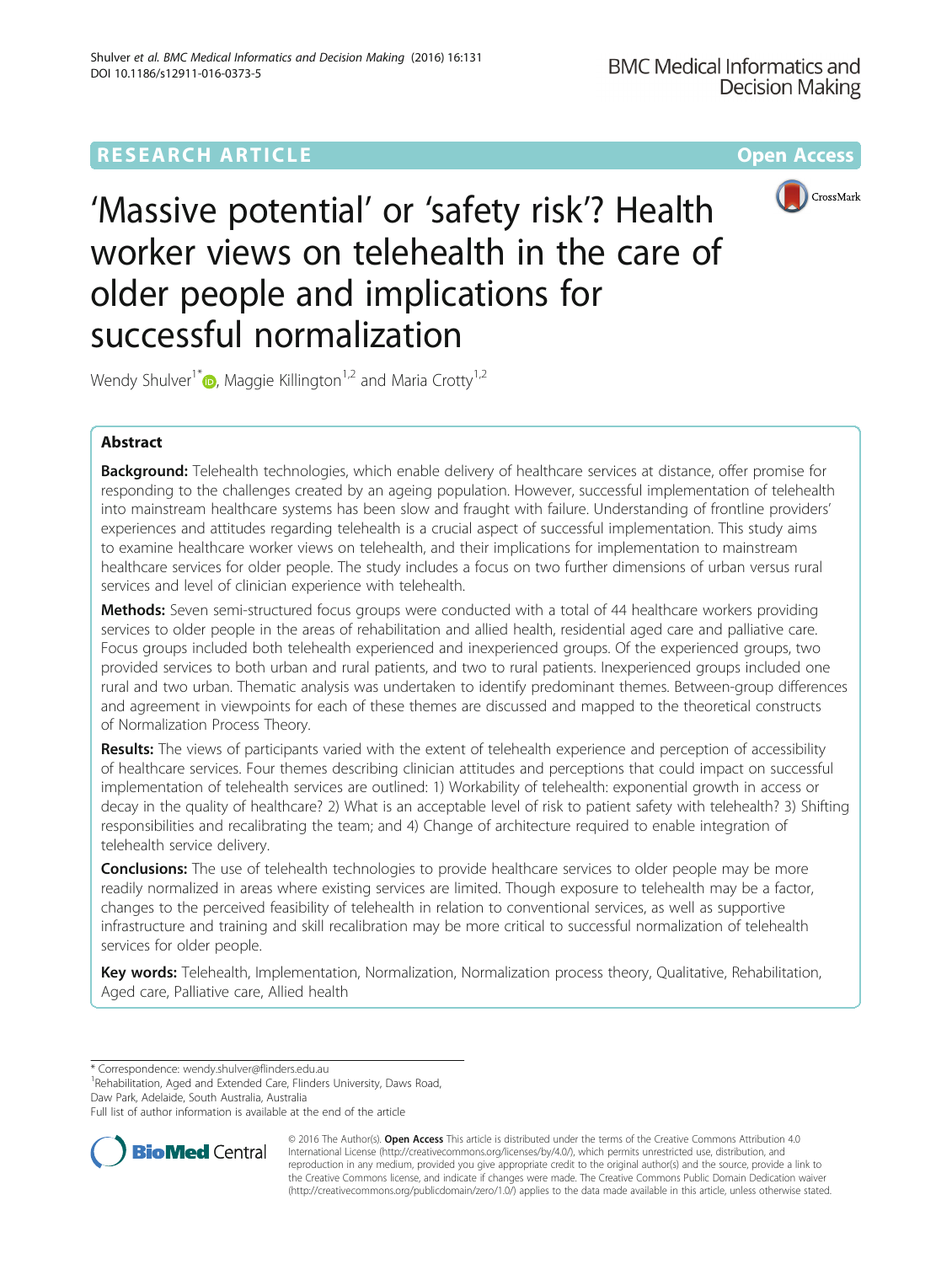## Background

The use of telehealth technologies to deliver healthcare services at distance has been promoted as a promising and cost-effective way to address the challenges created by the healthcare needs of an ageing population [\[1, 2](#page-13-0)]. Rehabilitation and palliative care are key services for older people as most recipients are aged above 65 [\[3](#page-13-0)]. Telehealth technologies offer promise for increasing dosage of exercises for older people undergoing rehabilitation following such events as hip fracture and stroke, which is associated with better outcomes [[4](#page-13-0)–[8](#page-13-0)]. Other potential advantages of service delivery to older people via telehealth include reduction of potentially distressing travel for people such as palliative care patients and people with dementia, and better outreach of specialist services into residential aged care facilities. Defined as the 'remote exchange of data between a patient and healthcare professionals as part of the patient's diagnosis and healthcare management' [\[1](#page-13-0)], telehealth employs telecommunication technologies to enable transfer of information in the form of voice, data and images between patients and healthcare providers.

While telehealth interventions have been shown to improve clinical indicators, successful implementation and adoption of telehealth has been slow and fraught with failure. Many telehealth services remain at the status of 'innovation', not extending beyond research pilots or niche markets to become part of routine healthcare delivery [[1](#page-13-0), [9](#page-13-0), [10](#page-13-0)].

Prior work examining implementation of telehealth has identified factors such as infrastructure, technological issues, change management, jurisdictional and organizational boundaries and funding that may impact on successful integration of telehealth services [[11](#page-13-0)–[13](#page-13-0)]. The differing interests and perspectives of various stakeholders including patients, health professionals, managers, policy makers and information technologists are also important [[12](#page-13-0)–[15\]](#page-13-0). While understanding direct providers' experiences and attitudes regarding telehealth services is a crucial aspect of successful implementation, indepth details on how health professionals view telehealth and their roles in the introduction and provision of telehealth services remains under explored [[14](#page-13-0), [16,](#page-13-0) [17](#page-14-0)].

In Australia, a universal healthcare system is largely funded by the Federal government, with service provision, including public hospitals and regional health networks, administered and run by state governments. The Australian federal government recently funded a Telehealth Pilots Programme, aiming to develop, deliver and evaluate telehealth services to patients' homes, with a focus on aged, palliative and cancer care services. The Flinders University of South Australia received funding to undertake a trial of aged and palliative care services delivered via telehealth, in partnership with a public hospital, the local rural health network and an aged care provider in South Australia. The hospital serves a local catchment area of Adelaide, South Australia, including provision of rehabilitation, aged, allied health and palliative care services. The qualitative work presented in this paper was undertaken as a component of this trial.

The aim of the present study is to examine healthcare worker views on telehealth, and their implications for integration of telehealth into mainstream healthcare services in the care of older people. Within this broad aim, the study examines two further dimensions that the literature suggests can impact and drive implementation of telehealth services, namely the urban/rural divide and level of clinician experience with telehealth. There is an expectation that telehealth technologies will deliver greater access to healthcare for rural and remote populations by enabling delivery of healthcare to people in their home locations [[10\]](#page-13-0). We also wanted to explore in this study the acceptability to clinicians of using telehealth in urban areas. Clinician acceptance has been highlighted as a key aspect of successful implementation of telehealth interventions, and experience with telehealth has been shown to impact on such acceptance [[17](#page-14-0)–[20](#page-14-0)]. Thus the study aims to answer the following questions: 1) What are the views of healthcare workers providing services to older people on telehealth?; 2) Are there differences in these views between healthcare workers providing services in rural versus urban areas?; 3) What impact does level of experience with telehealth have on healthcare workers' views on telehealth?; and 4) What are the implications of these views and attitudes for the successful implementation of telehealth in the provision of services to older people? The study reports on the views of healthcare workers providing services in both rural and urban areas, and who have a range of telehealth experience. Normalization Process Theory, which was developed to enable examination of implementation and integration processes of complex healthcare interventions, was used as the theoretical framework.

### Normalization process theory

Normalization Process Theory (NPT) [[21, 22\]](#page-14-0) is a middle range sociological theory that can be used to understand the factors that facilitate or inhibit the implementation and embedding, or 'normalization', of complex healthcare interventions into routine practice. There are numerous implementation frameworks that have been developed for or applied to telehealth services, including NPT [[12,](#page-13-0) [23](#page-14-0)–[25](#page-14-0)]. NPT enables multifaceted examination of the complex and inter-related factors that can impact implementation of telehealth interventions, rather than focusing on particular aspects [\[18](#page-14-0)]. It is a useful framework for analysis of frontline healthcare worker experiences as it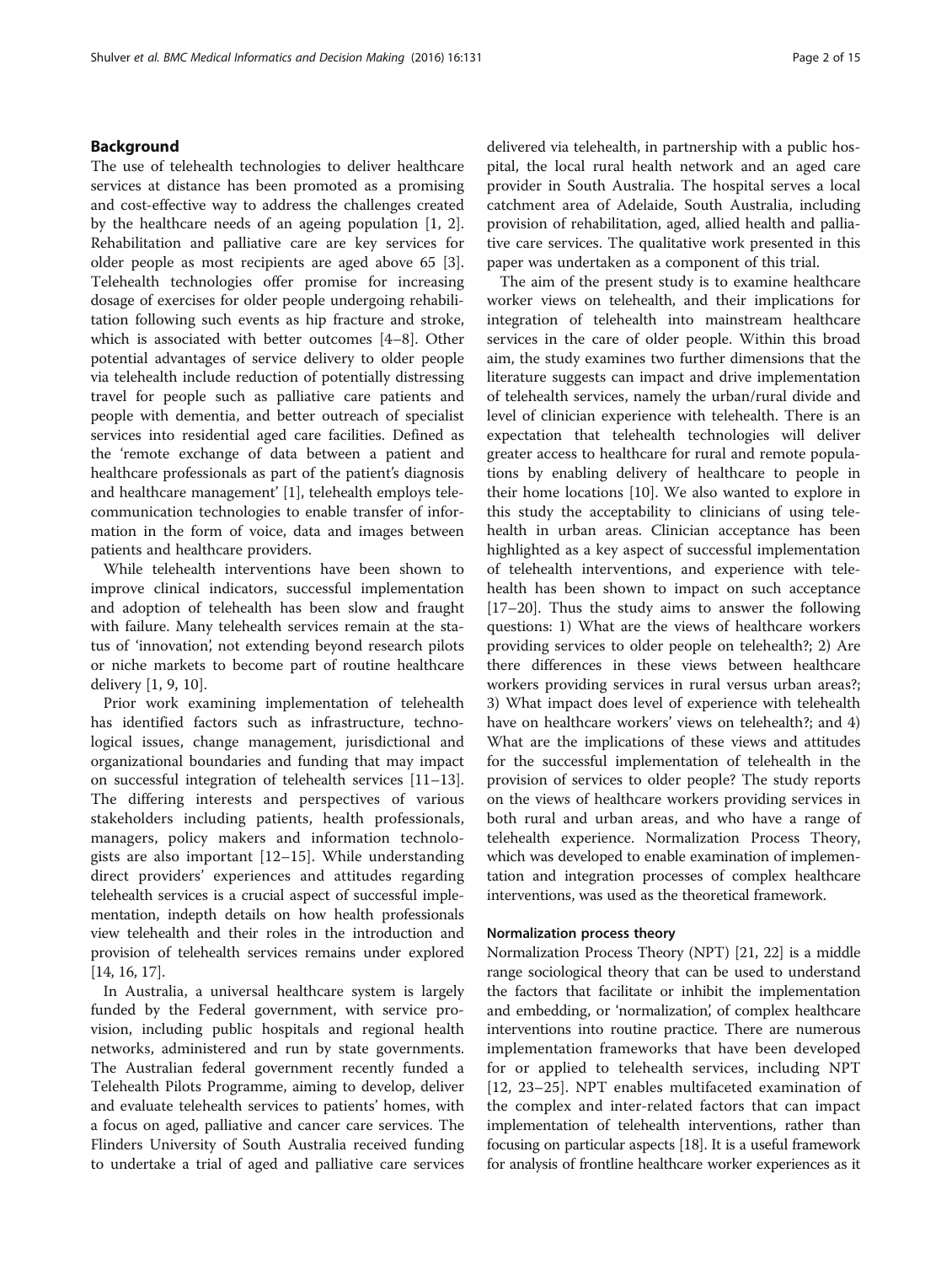focuses on the work that people do, both individually and collectively, to integrate a complex intervention into practice, and contends that successful integration requires continuous investment in this work. The theory proposes that implementation occurs via four generative mechanisms which are affected by factors that facilitate or inhibit normalization of an intervention. These mechanisms are:

Coherence – the way in which actors make sense of and understand an intervention. Coherence requires that actors reach a shared understanding of how the practice is defined and differentiated from other practices.

Cognitive Participation – actors' engagement with a new practice. Successful integration depends on the enrolment of actors to create a community of practice, and their legitimation of the practice.

Collective Action – the practical work of integration. This work is governed by two modes of interactions between people: interactional workability (congruence of interactions between health professionals and patients) and relational integration (working knowledge required by users and confidence in the broader network in which their work is situated). Organizing conditions that impact on these interactions are skill-set workability (the division of labour and allocation of specific tasks related to an intervention and the calibration of these tasks to required skill-sets) and contextual integration (the fit of the intervention within existing organizational structures, systems and practices).

Reflexive Monitoring – participants' ongoing evaluation, both formally and informally, of a practice and the implementation process.

## Methods

Seven focus groups were conducted with clinicians and care workers providing services to older people in the areas of rehabilitation and allied health, aged care and palliative care to rural and urban areas. For the purposes of this study, 'rural' was defined as the areas serviced by the local rural health network, and 'urban' was defined as areas within the greater Adelaide (capital city of South Australia) region. All focus groups were 'natural groups', in that they comprised of clinicians and care worker teams that already knew and worked with the other participants in the group [\[26](#page-14-0)]. Figure [1](#page-3-0) provides an overview of the study methodology, including focus groups recruited, number of focus groups and participants, and the data analysis processes. Table [1](#page-4-0) provides further information about the specific services provided by participants, their level of experience with using telehealth for providing patient care and the type of areas they served (i.e., urban or rural). All participants worked for either State government health networks or aged care providers. As shown in Fig. [1](#page-3-0) and Table [1](#page-4-0), the study included participants serving rural areas both with and without telehealth

experience, and similarly included participants serving urban areas both with and without telehealth experience. The experienced group provided services to both urban and rural areas, and incorporated clinicians and residential aged care facility staff involved in the larger telehealth trial testing telehealth as a way of delivering rehabilitation, geriatrics and palliative care in Southern Adelaide, South Australia. Both the trial and qualitative study were approved by the Southern Adelaide Clinical Human Research Ethics Committee, reference number HREC/13/ SAC/121 (203.13).

The larger telehealth trial also included a quantitative Discrete Choice Experiment and attitudinal survey designed to assess older peoples' preferences and attitudes regarding telehealth. The focus group data presented here was collected as part of this nested study, to be used initially for development of the questionnaire [\[3](#page-13-0)]. The quantitative survey project guided both the selection of groups for inclusion in the focus groups (rehabilitation, aged and palliative care clinicians/careworkers who were or may in the future provide telehealth services) and the focus group topic guide. The topics and sampling methods were therefore not theoretically derived. However, the sample included all groups within South Australia that could have reasonably been targeted for such a topic, including all clinician groups participating in the larger trial. Moreover, the content of the focus groups provided excellent data on clinician attitudes, and valuable insights enabling useful theoretical exploration of implementation factors with regard to healthcare services for older people. On reading the NPT literature in conjunction with our preliminary analysis of the focus group data, there was indeed resonation between data and theory, warranting deeper analysis using NPT as a useful conceptual framework.

Four of the seven focus groups (urban clinicians, novice telehealth urban clinicians and two telehealth clinician groups) were conducted at the urban hospital in which they worked, and one residential aged care group was conducted at the participating rural aged care facility. All focus groups that were able to be conducted face-to-face were done so, however, due to logistical and distance difficulties, it was necessary to conduct two focus groups with rural health service providers at distance (one via videoconference with a second rural residential aged care facility and one via teleconference with rural allied health clinicians). The potential disadvantages of these synchronous technologically mediated focus groups, such as lack of non-verbal information in the case of teleconference groups, were far outweighed by the key advantage of enabling these health workers to participate thereby strengthening the sample and maximising the capture of a broad range of experiences and views [\[27\]](#page-14-0). Given that in this study the participants were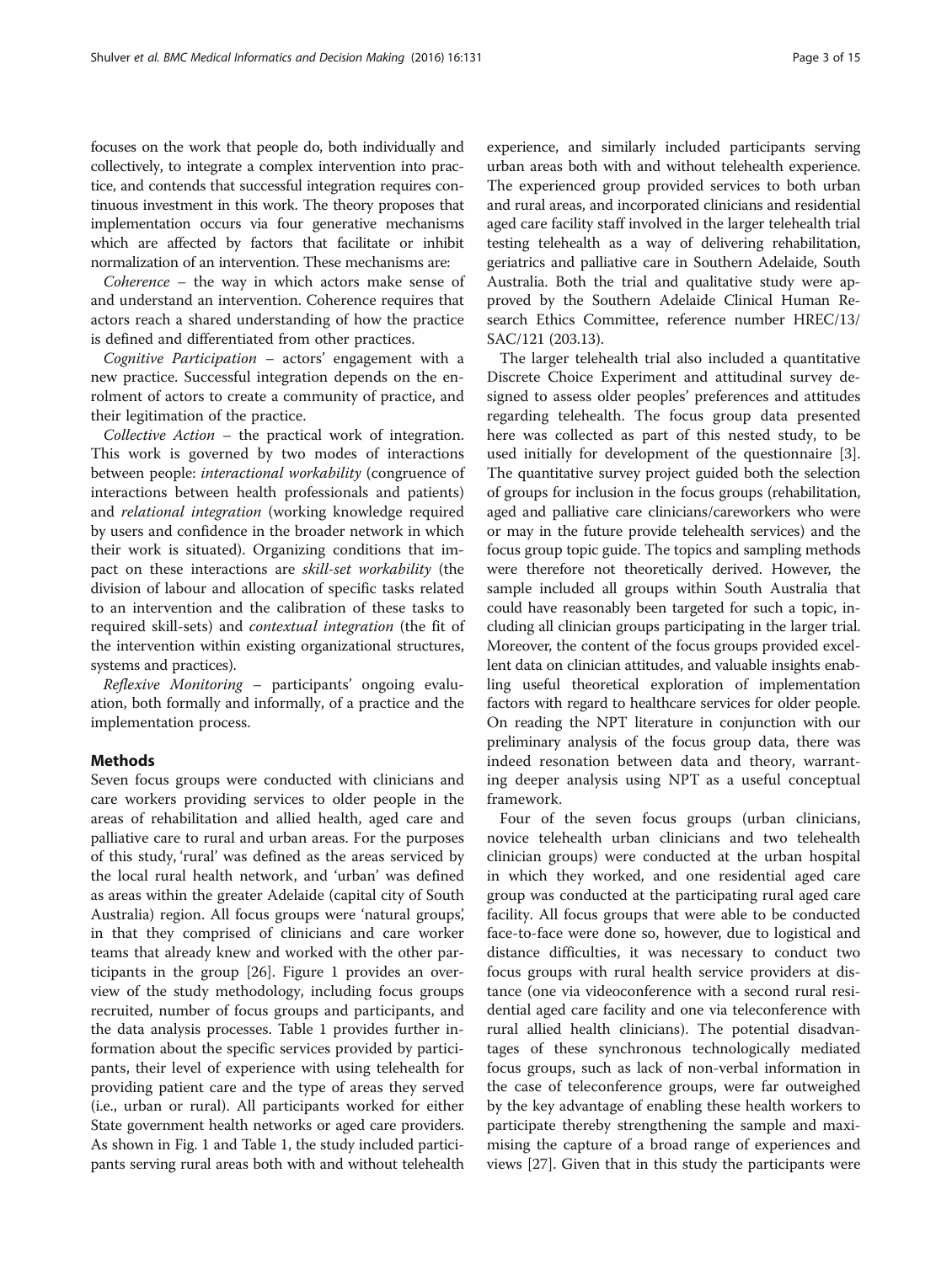<span id="page-3-0"></span>

motivated and engaged professionals with sufficient technological expertise, and that the questions and topics covered in these groups were the same as for the face-to-face groups, we posit that the impact of differences in focus group methodology on results is unlikely to be significant.

The number of participants in focus groups ranged from two to 13, with a total of 44 participants. Each focus group took between half to one hour. Focus

groups with urban clinicians and novice urban telehealth clinicians included the clinical team and their manager. These focus groups were conducted at the time the team held their regular team meeting. All participants had the study described to them and were informed that participation was voluntary. All present at the meeting consented to participate. All 'telehealth' clinicians involved in the trial were invited to participate in a focus group and consented to do so. No trial clinician declined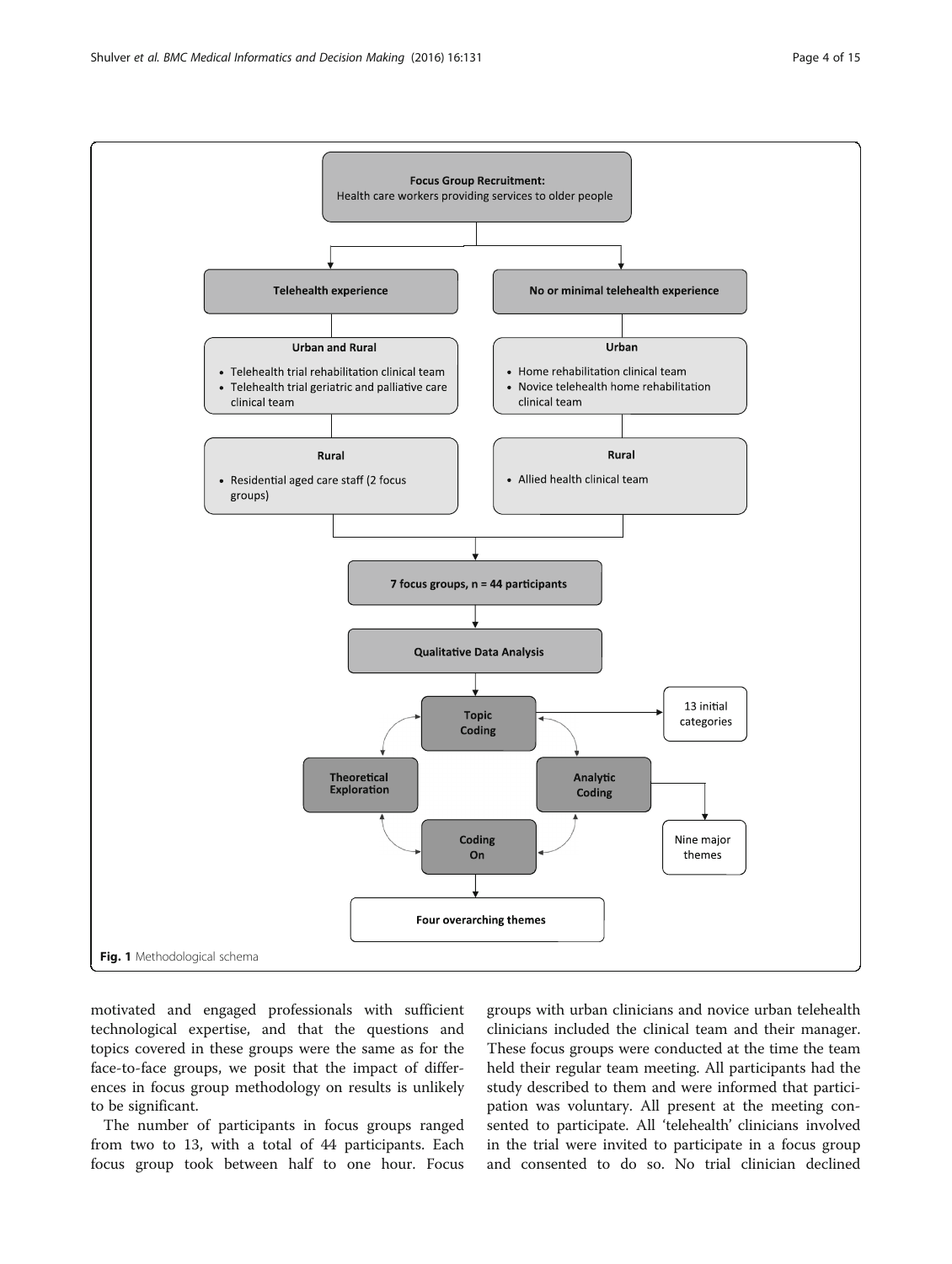<span id="page-4-0"></span>

|  |  |  |  |  | Table 1 Focus group participants, level of telehealth experience and service provision area (urban or rural) |  |  |  |  |  |
|--|--|--|--|--|--------------------------------------------------------------------------------------------------------------|--|--|--|--|--|
|--|--|--|--|--|--------------------------------------------------------------------------------------------------------------|--|--|--|--|--|

| Participants                                                                                                                                                | Level of telehealth<br>experience in patient care | Health services provided to older people                                                                                                                                                                                                                                                                                                                                                                                                                                                                                                                                                                                                                                                                                                                                                                                                                                                                                                                                                                                                                                                                                                                                                                                         | Focus group details                                                                                                                           |  |
|-------------------------------------------------------------------------------------------------------------------------------------------------------------|---------------------------------------------------|----------------------------------------------------------------------------------------------------------------------------------------------------------------------------------------------------------------------------------------------------------------------------------------------------------------------------------------------------------------------------------------------------------------------------------------------------------------------------------------------------------------------------------------------------------------------------------------------------------------------------------------------------------------------------------------------------------------------------------------------------------------------------------------------------------------------------------------------------------------------------------------------------------------------------------------------------------------------------------------------------------------------------------------------------------------------------------------------------------------------------------------------------------------------------------------------------------------------------------|-----------------------------------------------------------------------------------------------------------------------------------------------|--|
| Participants providing services to urban areas                                                                                                              |                                                   |                                                                                                                                                                                                                                                                                                                                                                                                                                                                                                                                                                                                                                                                                                                                                                                                                                                                                                                                                                                                                                                                                                                                                                                                                                  |                                                                                                                                               |  |
| Urban ambulatory rehabilitation in<br>the home clinical team: 'urban clinicians'                                                                            | None                                              | Face-to-face physiotherapy (PT),<br>Occupational Therapy (OT), Social Work<br>(SW), Exercise Physiology (EP), Speech<br>Pathology (SP), Rehabilitation Nursing<br>(RN) in patients' homes in southern urban<br>Adelaide.                                                                                                                                                                                                                                                                                                                                                                                                                                                                                                                                                                                                                                                                                                                                                                                                                                                                                                                                                                                                         | Focus group 1<br>13 participants<br>Face-to-face at<br>urban hospital                                                                         |  |
| Urban ambulatory rehabilitation in the<br>home clinical team post implementation<br>of telehealth into the service: 'novice<br>telehealth urban clinicians' | Minimal                                           | Face-to-face PT, OT, SW, EP, SP, RN in<br>patients' homes in southern urban Adelaide.<br>Encouraged to provide some services at<br>distance via telehealth following roll-out of<br>the service post-trial. Clinicians exercised<br>their own discretion regarding how much<br>of their caseload they used telehealth to<br>provide their service, with no set criteria for<br>assigning a patient to telehealth delivered<br>services.                                                                                                                                                                                                                                                                                                                                                                                                                                                                                                                                                                                                                                                                                                                                                                                          | Focus group 2<br>9 participants<br>Face-to-face at<br>urban hospital                                                                          |  |
| Participants providing services to rural areas                                                                                                              |                                                   |                                                                                                                                                                                                                                                                                                                                                                                                                                                                                                                                                                                                                                                                                                                                                                                                                                                                                                                                                                                                                                                                                                                                                                                                                                  |                                                                                                                                               |  |
| Residential aged care team: 'residential<br>aged care staff                                                                                                 | 6 months                                          | Supported residents who participated in<br>telehealth geriatric review and rehabilitation<br>at two rural residential aged care facilities.<br>Review, assessments and follow-ups<br>conducted via specialist videoconferencing<br>equipment installed at the aged care facility.                                                                                                                                                                                                                                                                                                                                                                                                                                                                                                                                                                                                                                                                                                                                                                                                                                                                                                                                                | Focus group 3<br>6 participants<br>Face-to-face at<br>residential aged<br>care facility<br>Focus group 4<br>2 participants<br>Videoconference |  |
| Rural rehabilitation allied health clinical<br>team: 'rural allied health clinicians'                                                                       | None                                              | Rehabilitation and allied health services to<br>rural areas in South Australia.                                                                                                                                                                                                                                                                                                                                                                                                                                                                                                                                                                                                                                                                                                                                                                                                                                                                                                                                                                                                                                                                                                                                                  | Focus group 5<br>7 participants<br>Teleconference                                                                                             |  |
| Participants providing services to both urban and rural areas                                                                                               |                                                   |                                                                                                                                                                                                                                                                                                                                                                                                                                                                                                                                                                                                                                                                                                                                                                                                                                                                                                                                                                                                                                                                                                                                                                                                                                  |                                                                                                                                               |  |
| Telehealth trial clinical team:<br>'telehealth clinicians'                                                                                                  | 6 months                                          | Service provision via telehealth as part<br>of a telehealth in the home trial:<br>Rehabilitation: Combination of face-to-face<br>and distant PT, OT, SP assessment,<br>intervention and review, distant activity<br>monitoring. To community patients in urban<br>areas of Adelaide, and rural patients living in<br>residential aged care. Monitoring done via<br>provision of 'off-the-shelf' (i.e., iPad)<br>technology to patients in their homes, and<br>specialist videoconferencing technology<br>installed in residential aged care facilities.<br>Activity level data was electronically<br>transmitted and assessments and follow up<br>conducted via videoconference.<br>Geriatric review for patients living in rural<br>residential aged care facilities: Specialist<br>videoconferencing technology installed at<br>the facility through which a geriatrician<br>located at the hospital conducted distance<br>reviews with the support of a 'trial nurse'<br>and facility staff 'on the ground'.<br>Palliative care to community patients:<br>Combination of face-to-face and distant<br>intervention, including daily self-reporting of<br>patients' symptoms via iPad provided to the<br>patient in their home. | Focus group 6<br>5 participants<br>Face-to-face at<br>urban hospital<br>Focus group 7<br>2 participants<br>Face-to-face at<br>urban hospital  |  |

participation. Rural allied health participants included senior clinicians from each of the allied health disciplines. They were contacted through the chief allied health officer for the local rural health network. All who

were contacted agreed to participate. The nurse managers of the residential aged care facilities who participated in the telehealth trial were contacted regarding the qualitative study and asked to participate in a focus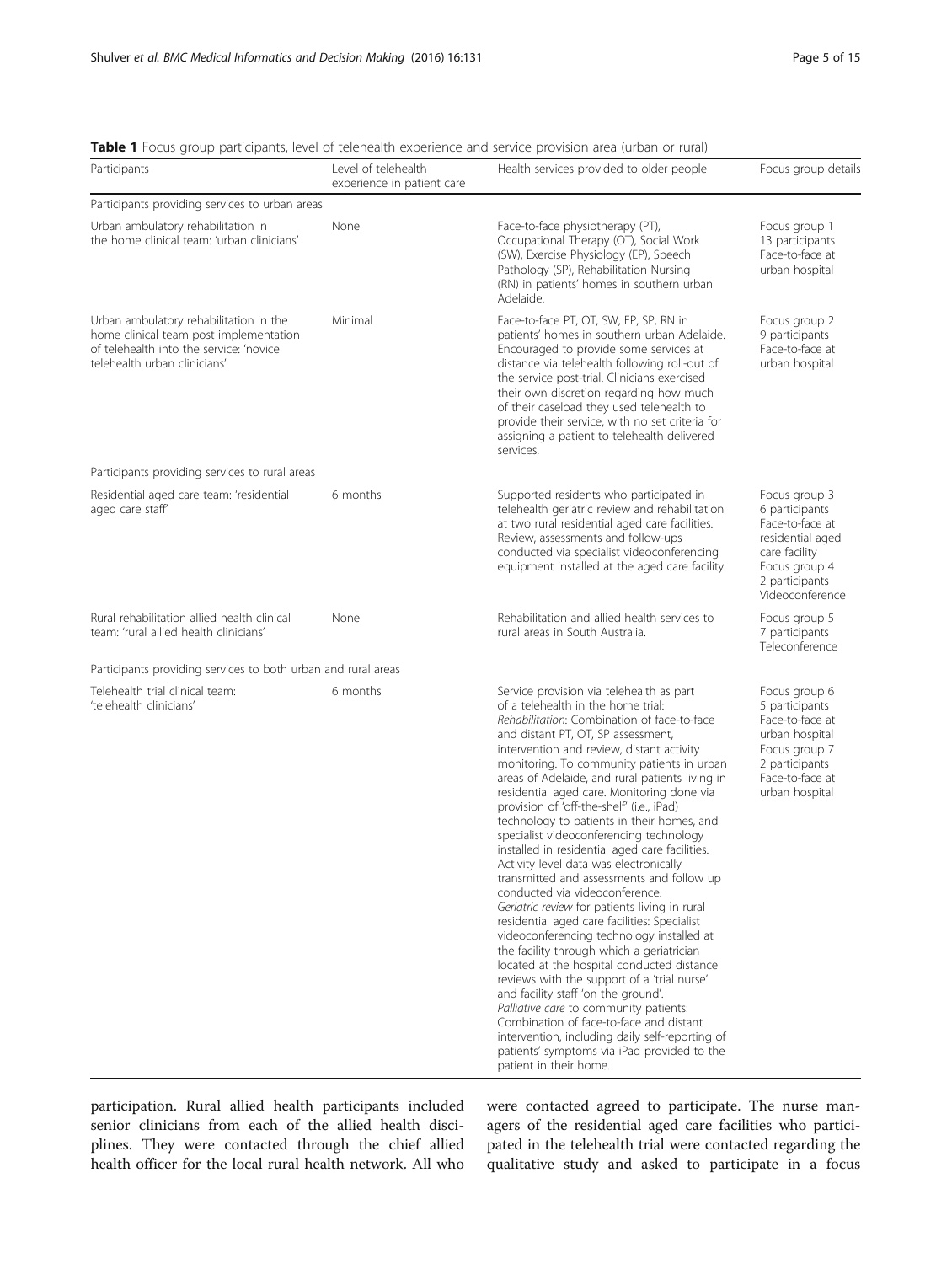group with nursing and caring staff who had been involved in the trial. All staff who were available at the time of the focus group agreed to participate. The focus groups were moderated by the researcher MK with the assistance of WS. MK was involved in the design, ethics approval and start-up of the larger telehealth trial. She was therefore known to the participants working on the trial, but did not have a direct working relationship with them and was not directly involved in patient care.

Experienced healthcare workers discussed 'telehealth' with reference to their practice during the trial, as summarised in Table [1.](#page-4-0) Novice telehealth clinicians were beginning to utilise telehealth technology in the same way as used in the trial for rehabilitation patients following roll-out of the service post-trial. Telehealth was defined at the beginning of focus groups with inexperienced clinicians as 'the use of telecommunication technologies to provide healthcare services. These services enable passing of information in the form of voice, data and images between patients and health professionals'. Examples were provided of ways in which telehealth technology can be used. All participants without direct experience indicated an understanding of telehealth and what it can be used for in terms of service delivery and patient care.

The focus groups were semi-structured. Topics covered included asking participants to describe their telehealth experiences, the clinical areas (if any) in which they have used the technology, their views on the positive and challenging aspects of providing healthcare via telehealth, challenges and requirements for the implementation of telehealth services, benefits, compromises, quality of care with telehealth and any other input they had regarding telehealth. Probing was used to ensure topics were sufficiently explored. Each focus group was challenged until no more new information or perceptions were forthcoming about the topic.

Interviews were recorded and transcribed verbatim. NVivo10 qualitative data analysis software was used as a data management tool to aid the analysis. Thematic analysis was undertaken to identify predominant themes in the data. Analysis was based on the coding procedures described by Richards [[28](#page-14-0)]. The researcher MK undertook the first analysis stage of 'topic coding', involving line-by-line coding of each transcript to develop a provisional coding framework consisting of 13 initial categories. The initial analysis and resulting coding framework was descriptive rather than conceptual at this stage, and all transcripts were analysed together, without examination of the differentiation in responses between different clinician groups. In the second coding phase of 'analytic coding' further, more indepth analysis was undertaken to develop conceptual ideas. MK and WS examined and discussed the provisional codes to draw

out and agree on nine predominant themes. In the final 'coding on' stage the themes were re-examined, with particular attention to any patterns, similarities and differences in responses between the different groups. It was found that there was a high level of agreement within groups and some clear differences in views between groups. Though our study included the viewpoints of a range of clinician groups, we did not make specific assumptions about between-group differences in our preliminary analysis. However it became apparent through the analysis that between-group comparison was a fruitful method of making sense of the factors that impact on successful implementation of telehealth services. These differences and their theoretical resonance were reflected on and discussed, resulting in the nine subthemes collapsed into four overarching themes. These were mapped to NPT to further develop ideas regarding the implementation potential of telehealth between the different groups, and the likely promoting or inhibiting factors. For example, the overarching theme regarding acceptable risk derives from subthemes outlining the differences between experienced clinicians' strategies to overcome risk and inexperienced urban clinicians' concerns about compromising safety with telehealth. MK and WS each worked on the development, writing up and mapping of individual themes to theoretical concepts, with regular meetings to discuss and refine their development. Though we have described the analysis in distinct stages for clarity, consistent with qualitative research in general, analysis in practice was not linear but rather an iterative process, with continual cycling between coding stages and theoretical exploration.

## Results

The four overarching themes are outlined below, within each of which we highlight the contrasting viewpoints of different groups. Table [2](#page-6-0) summarises each group's position on each of the four themes. Illustrative quotes are tagged with the focus group name, number and level of telehealth experience. Results are linked to the theoretical concepts of NPT in the discussion, and the implications for implementation of telehealth services for older people outlined.

## Theme 1: Workability of telehealth: exponential growth in access or decay in the quality of healthcare?

Both rural allied health and telehealth clinicians were positive about the potential of telehealth and very keen to explore any possibilities the technology could offer which might enhance and expand access to the services they were able to deliver. Rural health clinicians strongly voiced their enthusiasm that it would support the clinical needs of their patients despite having little or no experience of using the technology: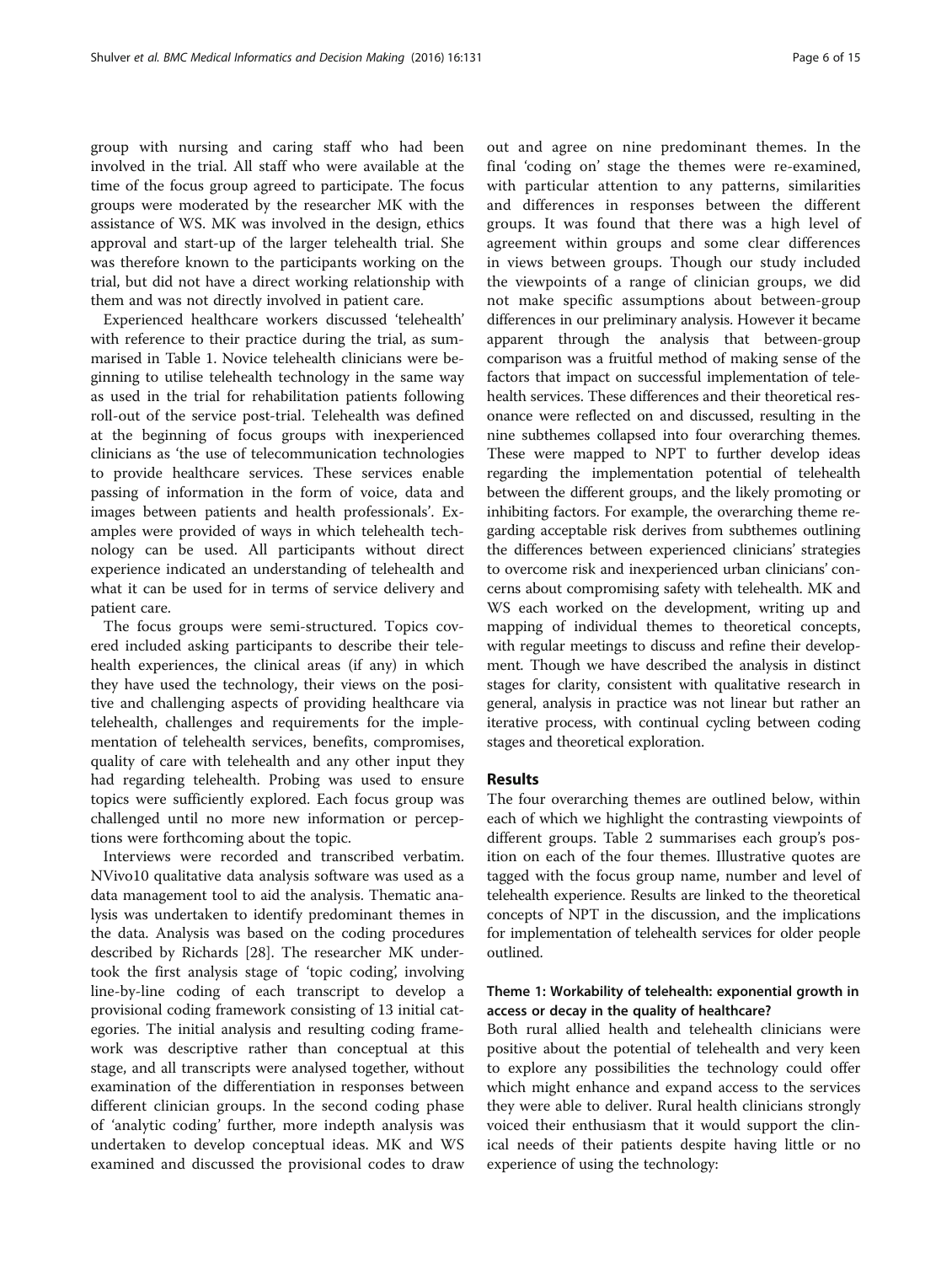| Theme                                                                                                   | Urban clinicians                                                                                                                                                                                                                          | Novice telehealth urban clinicians Residential aged care staff                                                                                                                        |                                                                                                                                                                              | Rural allied health clinicians                                                                                                                                                                                                                        | Telehealth clinicians                                                                                                                                                                                                         |
|---------------------------------------------------------------------------------------------------------|-------------------------------------------------------------------------------------------------------------------------------------------------------------------------------------------------------------------------------------------|---------------------------------------------------------------------------------------------------------------------------------------------------------------------------------------|------------------------------------------------------------------------------------------------------------------------------------------------------------------------------|-------------------------------------------------------------------------------------------------------------------------------------------------------------------------------------------------------------------------------------------------------|-------------------------------------------------------------------------------------------------------------------------------------------------------------------------------------------------------------------------------|
| Workability of telehealth:<br>exponential growth in access<br>or decay in the quality of<br>healthcare? | Reservations about the safety<br>and suitability of telehealth and<br>the limitations it places on what<br>they can do at distance. Better<br>than nothing for people in rural<br>areas who cannot easily access<br>face-to-face services | Significant portion of caseload<br>could be serviced via telehealth.<br>but similar reservations to urban<br>clinicians, particularly for complex<br>cases                            | Positive about the<br>effectiveness of telehealth<br>and saw it as just<br>as good as face-to-face                                                                           | 'Massive potential' to expand<br>services and provide better<br>access to healthcare to rural<br>locations                                                                                                                                            | Positive about the potential<br>of telehealth and keen to<br>explore possibilities the<br>technology could offer to<br>enhance and expand their<br>services                                                                   |
| What is an acceptable level<br>of risk to patient safety with<br>telehealth?                            | Concerned about the levels of<br>perceived risk with telehealth,<br>associated with not being with<br>the patient to assist in the event<br>of an adverse advent (for<br>example a fall during exercise)                                  | Revert from telehealth back to<br>face-to-face if complications arise,<br>but acknowledged that ongoing<br>experience can promote new<br>ways of managing challenges of<br>telehealth | Focussed on perceived<br>improvements in outcomes<br>for aged care residents who<br>had received services via<br>telehealth, rather than risk to<br>their safety             | Focussed on the potential<br>improvements to patient<br>outcomes through better<br>access to services, rather<br>than risk to patient safety.<br>Telehealth is 'safe' and<br>'equivalent, if not better' than<br>conventional face-to-face<br>therapy | Accepting and pragmatic<br>about risk, which they<br>thought of as something to<br>be planned for and managed<br>as an integral part of the<br>provision of services via<br>telehealth                                        |
| Shifting responsibilities and<br>recalibrating the team                                                 | 'Risk' problems with telehealth<br>could be alleviated by having a<br>support person 'on the ground'<br>with the patient.                                                                                                                 | 'Risk' problems with telehealth<br>could be alleviated by having a<br>support person 'on the ground'<br>with the patient                                                              | Took on the role of 'on the<br>ground' support during<br>videoconferences with<br>residents of the aged care<br>facilities, and through this<br>increased their skill levels | Keen to forge links with<br>urban speciality services to<br>support rural clients                                                                                                                                                                     | Adequate training of 'on the<br>ground' supporters is<br>important                                                                                                                                                            |
| Change of architecture required<br>to enable integration of<br>telehealth service delivery              |                                                                                                                                                                                                                                           |                                                                                                                                                                                       |                                                                                                                                                                              | Existing 'traditional'<br>organizational and systemic<br>structures need significant<br>overhaul before being able<br>to fully support outreach<br>telehealth services                                                                                | Concerns about the<br>limitations of existing<br>technological infrastructure<br>and support. Keeping up<br>with rapidly changing<br>technology and the required<br>technological training and<br>support will be challenging |

# <span id="page-6-0"></span>Table 2 Health worker positions on each of the 4 identified themes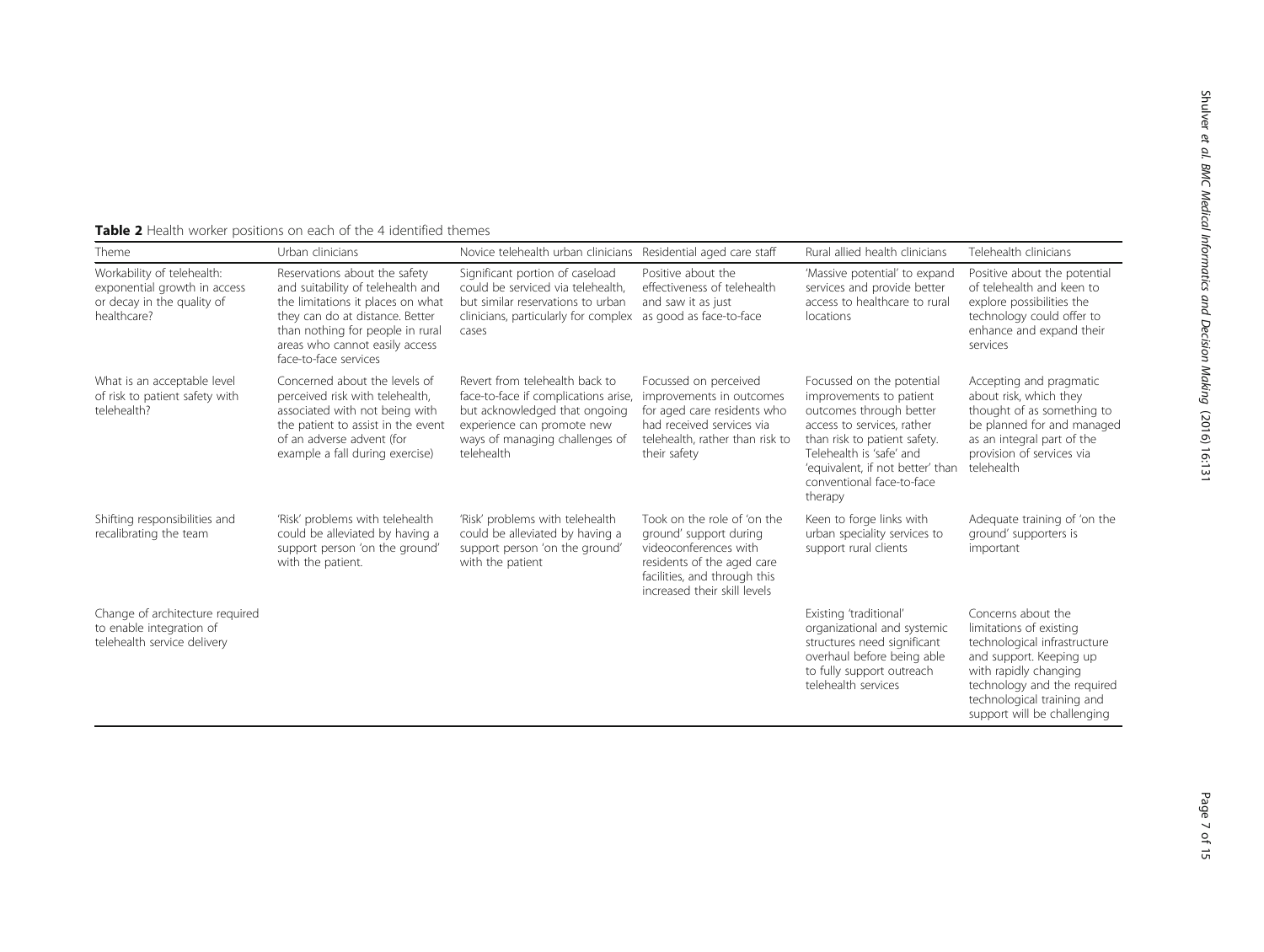I think there's a massive potential to expand the sorts of services we can provide to people in their local communities by stronger partnership with metropolitan [urban]-based specialty services linking with our general clinicians to support the client on the ground [rural allied health clinician, FG 5, no experience].

The rural allied health team indicated that telehealth technology provided 'a whole range of other capabilities', and considered it 'safe and it's appropriate and it's an equivalent, if not better, sort of service that you can provide'. They were committed to the notion that telehealth could balance the unequal access to services across geographical locations, and were keen to pursue innovative ways of using telehealth technologies to allow them to provide complex distant therapy.

In contrast to rural and experienced telehealth clinicians who were keen to utilise technology as part of their role and to deal with distance and isolation, urban clinicians with no exposure to telehealth reported more reservations about the safety and suitability of providing rehabilitation through telehealth. They generally felt that telehealth should be reserved for 'people who are more autonomous and more capable and … straightforward', rather than 'real' rehabilitation patients with complex issues. They felt that people who required rehabilitation often require a 'hands on' approach:

I like to be a lot more hands on with those people, particularly when there are sensory deficits and if there are compounding issues with communication and things like that, I know I would have my reservations about using telerehab [rehabilitation via telehealth] in those circumstances [urban clinician, FG 1, no experience].

In addition, urban clinicians were concerned that reduced access to the patients' home would adversely limit the information that they could collect and potentially increase risks to the patient:

Once you're actually there and you can see the entire house that gives you a much better picture. There are so many visual cues that you get from being in the room and being in the home. Smell, cleanliness, dishes, people's self-care, their family, social interactions [urban clinician, FG 1, no experience].

Urban clinicians perceived such risks in relation to their own urban patients. However, with regard to rural areas with limited access to services, their views became more aligned with those of rural health clinicians. For rural patients, they considered that compared to no intervention, telehealth delivery became more acceptable:

I think in the rural sector, it'd be great, for people who can't access services ... It's probably a little different in the metropolitan [urban] area [urban clinician, FG 1, no experience].

Novice urban clinicians, who had very recently commenced utilising telehealth technology in the provision of their services, were somewhat more accepting of telehealth than their colleagues who had not been exposed. They generally agreed that a significant proportion of their caseload could be serviced via telehealth, however they retained reservations about the telehealth approach, particularly for more severely impaired patients:

[Telehealth] is a great way of treating functionally declined patients who need to improve their strength and endurance … fantastic for them. It is probably not so good for some of the stroke hands on type manual therapy type of … patients [novice telehealth urban clinician, FG 2, minimal experience].

Unlike urban clinicians, staff working in the aged care facilities which received a telehealth service were positive about the effectiveness of rehabilitation via telehealth and noted many changes in residents, such as increased involvement in activities and taking responsibility for their mobility. When asked whether they would have preferred more face-to-face input, rather than videoconferencing as provided, residential aged care staff unanimously answered in the negative:

I mean, of course, it is nice to have a face-to-face, but I think the teleconference was just as good. It just felt like [therapist] was with us [residential aged care] staff, FG 3, 6 months experience].

## Theme 2: What is an acceptable level of risk to patient safety with telehealth?

Discussion of 'risk' in the focus groups centred on the risks to patients associated with providing services at distance. Participants recognised that things could go wrong, for example a patient falling during exercises or choking during a swallowing assessment. Urban clinicians were concerned at the levels of perceived risk with telehealth, associated with not being with the patient to assist in the event of an adverse event. In contrast, the experienced telehealth trial clinicians were more accepting of and pragmatic about risk. They tended to think of risk and patient safety as something to be planned for and managed as an integral part of the provision of services via telehealth. Rather than something that would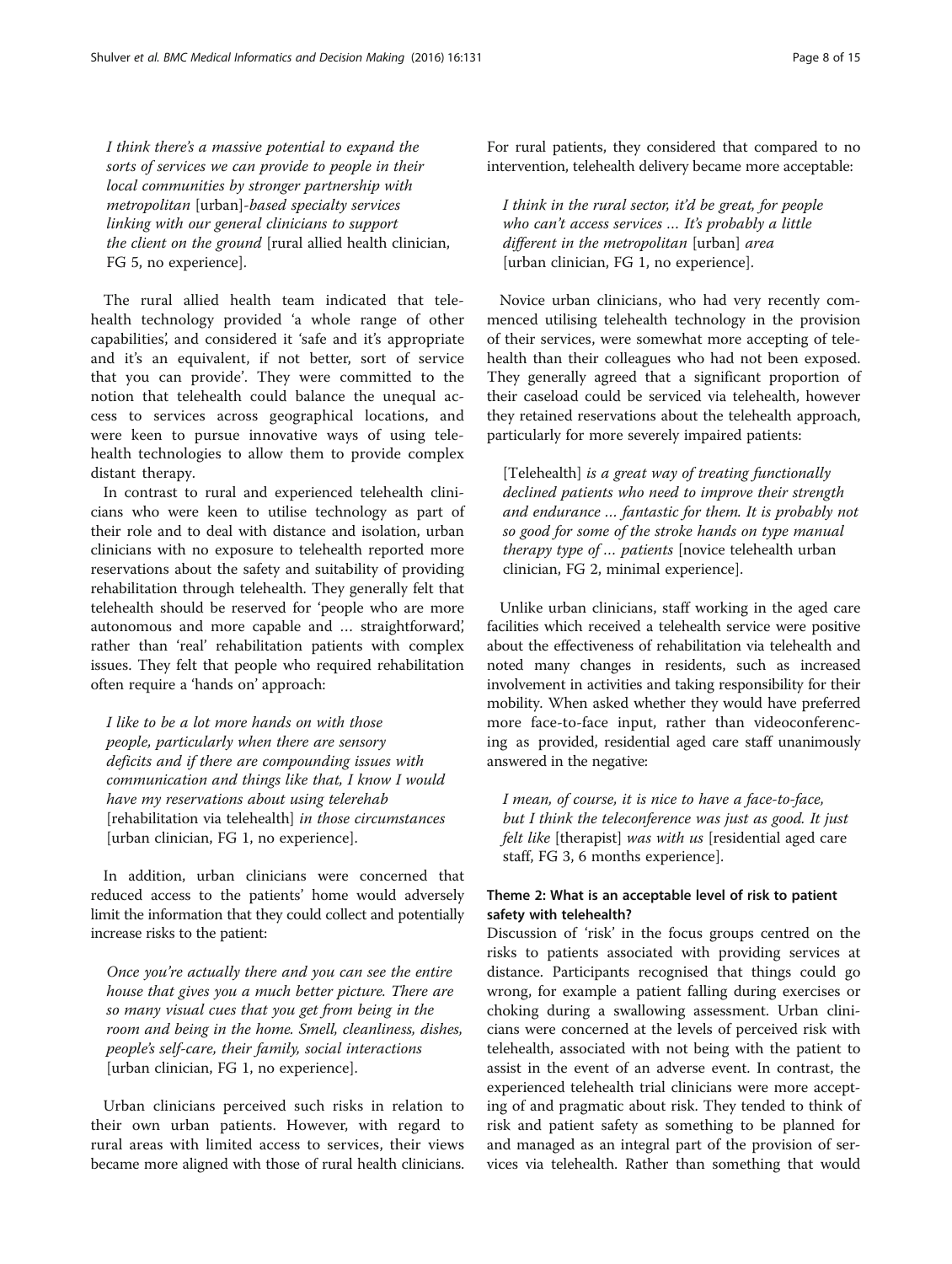prevent or severely limit what could be done via telehealth, different and alternative ways of thinking about and managing risk due to the absence of physical proximity to the patient were required. As one clinician put it, 'it's challenging what we previously have thought "well you have to be there to do"':

You have to calculate the risk. Really you couldn't just decide on the spur of the moment, exercises that you're going to do. You have to plan a bit more because of that risk-taking and maybe have some [safety] parameters in place for patients [telehealth clinician, FG 6, 6 months experience].

Novice urban clinicians showed a similar approach to risk as their inexperienced counterparts. Though open to the idea of using telehealth for patient care, their response to cases in which a complication or challenge arose was reversion back to conventional face-to-face therapy:

If I chose to do the teleconferencing [telehealth], I might have to leave myself enough time and then if something [a complication] came up and ... I felt as though I need to actually follow that up today or tomorrow if I had the time to go out and see them in person [novice telehealth urban clinician, FG 2, minimal experience].

However, there was also acknowledgement in this group that ongoing experience can promote development of new ways of practice and ways of managing the inherent challenges of providing services via telehealth:

So I think ultimately, with experience we get to know more about maybe ways around that but there is quite a lot [of therapy] that is hands on as well [novice telehealth urban clinician, FG 2, minimal experience].

## Theme 3: Shifting responsibilities and recalibrating the team

There was a sense among all groups that many 'risk' problems associated with telehealth could be alleviated by having someone with the patient 'on the ground' to support distance healthcare via videoconference (i.e., a carer, residential aged care staff, family member, local health professional):

I wouldn't do a swallowing assessment without someone in the home because I need someone there to either be looking in the mouth or shining a light into their mouths … and to be there if there is a choking incident [telehealth clinician, FG 6, 6 months experience].

Residential aged care staff clearly took on supportive roles during videoconferences with residents. This was seen in a positive light, with these new responsibilities providing opportunities to learn and upskill, and greater job satisfaction:

It's really helped us to know a lot of things with massaging them and just new ideas with exercises and using the weights [residential aged care staff, FG 3, 6 months experience].

A service model that incorporates collaboration with local health professionals was considered an important aspect of successful provision of service via telehealth among all focus groups:

I'd be looking at a local health professional, tapping into their view, getting them to knock on the door … Because there needs to be a collaborative thing if we're using telehealth to support them, we need to work with the local people [telehealth clinician, FG 7, 6 months experience].

However, telehealth clinicians recognised that such shifting of tasks and responsibilities requires training and recalibration of skill-sets between telehealth providers and 'on the ground' supporters to enable them to undertake this role:

Neurological and physical assessments would be quite difficult because you'd have to rely on the person or a carer at the other end to be able to move that person in a way that would give you enough information and you get a lot of information from the way something feels …You could possibly do it, but you'd have to be confident that there'd be prior training of the carer to help with that or to give that sort of feedback [telehealth clinician, FG 6, 6 months experience].

I think it would probably need to be someone trained that I would feel confident could manage a choking incident, for example, so I guess that would need to be discussed with management, is the carer sufficient or would it need to be someone else - just for risk management [telehealth clinician, FG 6, 6 months experience].

## Theme 4: Change of architecture required to enable integration of telehealth service delivery

Rural health clinicians in particular thought that existing organizational and systemic structures, which were 'very traditional in their approach' would need significant overhaul before being able to fully support outreach telehealth services to rural areas. These issues ranged from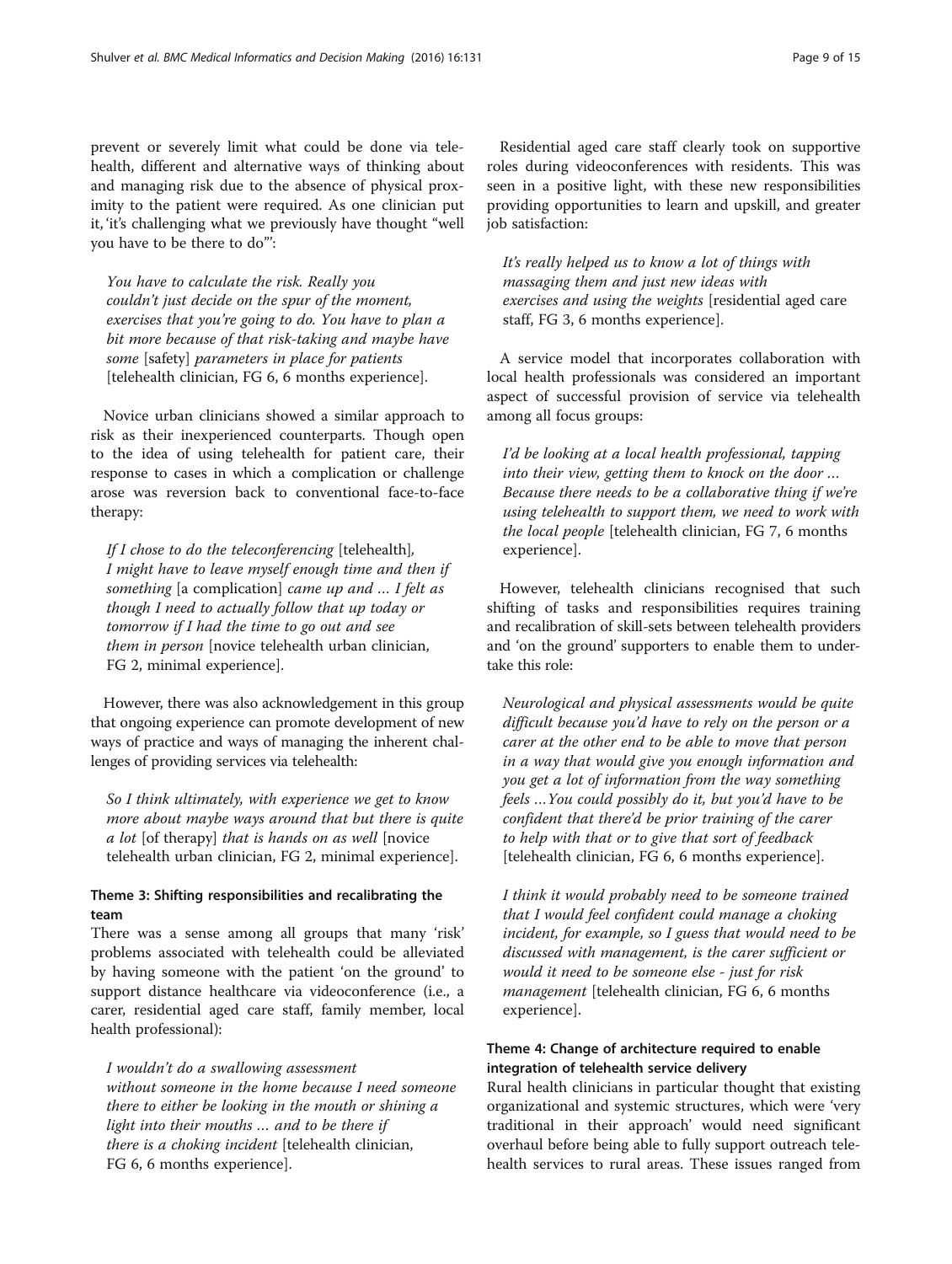jurisdictional barriers, funding structures and changes to referral pathways and follow-up procedures:

But if we're talking about comprehensive healthcare and our patient journey and that whole follow through of supporting people in the context in which they live and work and all that sort of thing, then I think there are limitations the more remote from the area of the service. That's not to say it can't be done, but because our health services are largely jurisdictional … There would be some bureaucratic processes that would need to be worked through around sharing of information and patient flows and that knowledge of expectation of service response if you recommended or referred - all of that sort of stuff [rural allied health clinician, FG 5, no experience].

Concerns were also raised by telehealth clinicians about the quality and range of the telehealth infrastructure currently available to them, and the limitations this places on what can be done via telehealth. Given access to more technology and support, they felt that they could further expand the telehealth services they can provide:

I think we're limited with the range of technologies that are available to us … There are a lot of things that we can't do at the moment, but it's not because it's not possible, it's because we don't have the technological support. For example, a second camera or a split-screen availability to make sure that we're showing the person the right things [telehealth clinician, FG 6, 6 months experience].

Ongoing technical support was also raised as a factor that could impact successful implementation of telehealth services. Telehealth clinicians felt that successful embedding of a telehealth service requires organizational provision of comprehensive technical support, beyond simple helpdesk support:

I think there has to be some sort of service that goes beyond pure IT support around logging on/logging off type stuff. I think there has to be maybe a new stream of either therapist or parallel to that are technicians that actually have a clinical focus that can actually drive this and I don't think we have that at the moment [telehealth clinician, FG 7, 6 months experience].

It was also recognised that rapid and ongoing advances in technology will have an ongoing impact on telehealth service structures and pose challenges for the maintenance of the working knowledge required to effectively use telehealth:

We are dealing with areas that are ever-changing and requiring support and I think that is going to be one of our huge limitations to providing this type of service in the future, because whilst we will all up-skill and we will all get better at using it because we just use it in our everyday lives, I think it will then change and we'll get a new machine or a new game or a new program which we will then have to [learn] … So it's rapidly changing and I think that is the challenge for us all to know what's out there and what's going to help us [telehealth clinician, FG 6, 6 months experience].

## **Discussion**

This study contributes to the insufficiently understood area of how health professionals view their roles in telehealth service provision, and furthers our understanding of the implementation potential of telehealth in the context of care services for older people in Australia. A multifaceted examination of these issues, through the use of NPT as a conceptual framework, has to our knowledge not previously been undertaken. A 2014 systematic review of studies using NPT to examine implementation processes found a number of studies examining telehealth/telecare/e-health initiatives, but none specifically concerned with the service areas of rehabilitation, aged or palliative care [\[29\]](#page-14-0). Subsequent relevant NPT studies have looked at secondary hip fracture prevention services, and decision making for people with dementia in Australian aged care facilities [\[30](#page-14-0), [31\]](#page-14-0), but again, none have looked at the specific contexts examined here. Our results show a contrast in the attitudes of rural and telehealth experienced healthcare workers about telehealth, compared to urban inexperienced clinicians. Table [3](#page-10-0) summarises each clinician group's views on telehealth by the NPT generative mechanisms. In NPT terms, there was coherence in the way rural and telehealth clinicians defined and understood telehealth. They clearly differentiated telehealth as a distinct model of service that required new ways of working. These clinicians were focussed on the potential for telehealth to achieve better outcomes for patients, and were willing to re-think and adjust their practice to provide distance healthcare. In contrast, inexperienced and novice urban healthcare workers had not yet developed coherence with regard to telehealth. They did not conceptualise telehealth as a distinct model of service, but rather as an adjunct to conventional services, as evidenced by their perception of telehealth services differently for urban and rural patients. Nor were they embracing and thinking about novel solutions to risks and challenges in providing their services via telehealth, but rather felt that face-to-face service delivery is the best, and in complex cases, the only appropriate method.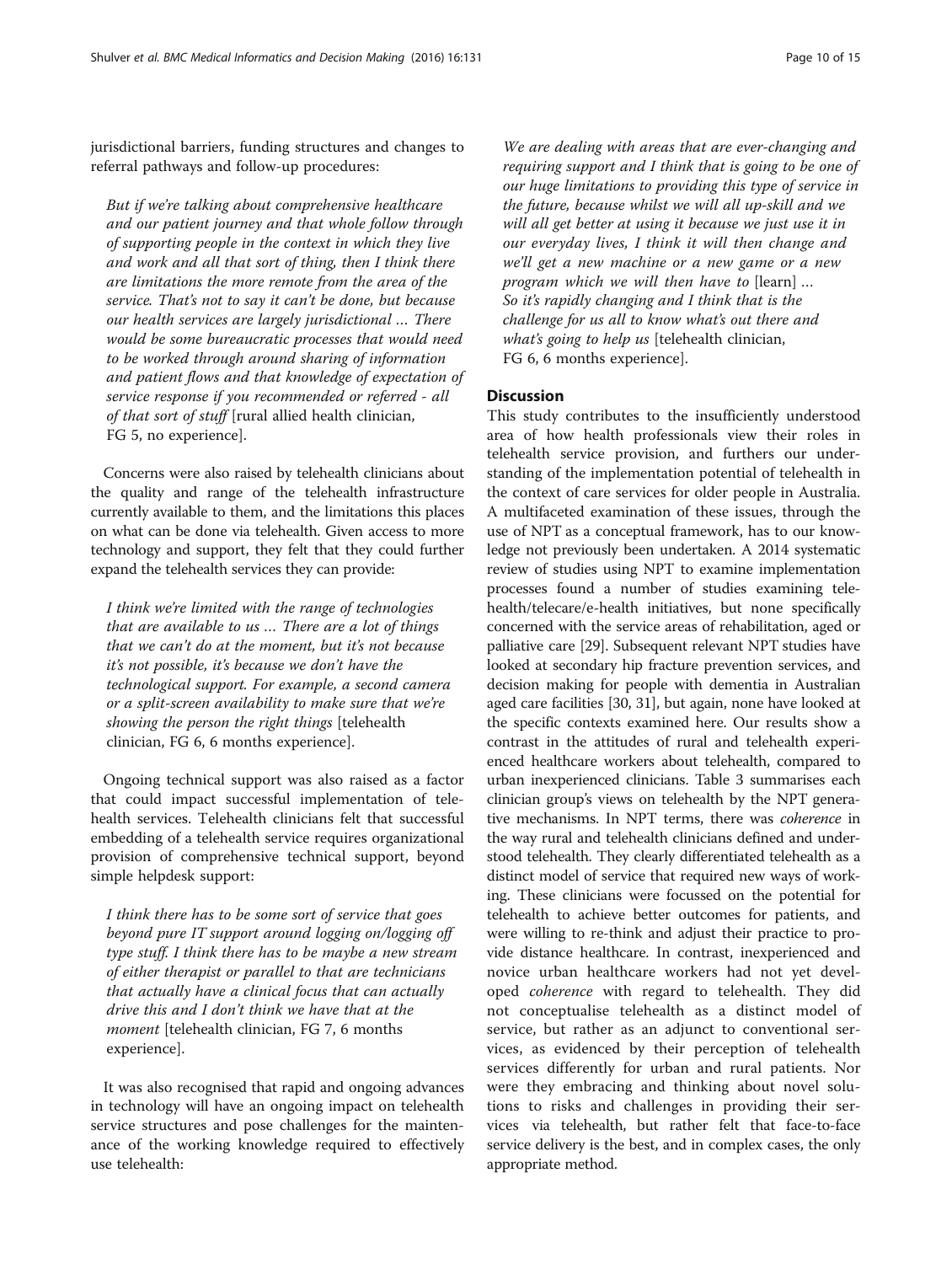| Clinician group                   | Coherence                                                                                                                                                              | Cognitive participation                                                                                                                                                                                                                      | Collective action                                                                                                                                                                                                                                                                                                                                                                                                                                                                                                                                                                                                                                                                                                                                                                                                                                                                       |
|-----------------------------------|------------------------------------------------------------------------------------------------------------------------------------------------------------------------|----------------------------------------------------------------------------------------------------------------------------------------------------------------------------------------------------------------------------------------------|-----------------------------------------------------------------------------------------------------------------------------------------------------------------------------------------------------------------------------------------------------------------------------------------------------------------------------------------------------------------------------------------------------------------------------------------------------------------------------------------------------------------------------------------------------------------------------------------------------------------------------------------------------------------------------------------------------------------------------------------------------------------------------------------------------------------------------------------------------------------------------------------|
| Urban clinicians                  | Low. Perception of telehealth did not<br>cohere with that of other groups of<br>clinicians. Perceived the service<br>differently for rural than for<br>urban patients. | Low. Do not see telehealth as a<br>legitimate model of service for<br>'real' rehab patients (particularly<br>urban patients).                                                                                                                | Interactional workability - low. Only<br>suitable for high-functioning or remote<br>patients (who have no option for face-to-<br>face consults). Patient-therapist interactions<br>would suffer due to narrowing of the<br>scope of what can be seen and done via<br>videoconference.<br>Relational integration - low. Focussed on<br>current patients rather than wider service<br>delivery limitations                                                                                                                                                                                                                                                                                                                                                                                                                                                                                |
| Rural allied health<br>clinicians | High. Clearly defined, differentiated<br>and understood telehealth and its<br>potential                                                                                | High. Willingness to engage with<br>telehealth as a model of service;<br>viewed telehealth as a legitimate<br>way to expand their services;<br>looking at ways to create a<br>community of practice utilising<br>local health professionals. | Interactional Workability - High. Promising<br>way to provide access to services for<br>rural patients who lack local services.<br>Relational integration - High. Clear<br>understanding of the wider health network<br>and could see opportunities for using<br>telehealth to link urban and rural services<br>Contextual integration: Low Considerable<br>organization, systemic and technological<br>infrastructure barriers                                                                                                                                                                                                                                                                                                                                                                                                                                                         |
| clinicians                        | Novice telehealth urban Developing. Telehealth still<br>conceptualised as an adjunct to<br>traditional model of service.                                               | Developing. Burgeoning acceptance<br>of telehealth but retained concerns<br>about the efficacy of telehealth for<br>more severely impaired patients.                                                                                         | Interactional workability - low to moderate.<br>Agreed that a significant proportion of work<br>could be done via telehealth but still felt<br>that it was not suitable for significantly<br>impaired patients.<br>Relational integration - low. Conventional<br>model of service seen as 'core business',<br>with telehealth incorporated at their<br>discretion, rather than embracing novel<br>ways of working using telehealth.                                                                                                                                                                                                                                                                                                                                                                                                                                                     |
| Telehealth clinicians             | High. Clearly differentiated<br>telehealth as a distinct model<br>of service that required new<br>ways of working.                                                     | High. Engaged with the service<br>and were thinking about ways to<br>expand its scope and make it work                                                                                                                                       | Interactional workability - moderate. Careful<br>planning and improvements in technology<br>required to maximise what can be done<br>via telehealth<br>Skill-set workability - questionable. Concerned<br>that on the ground supporters of<br>videoconferences adequately trained.<br>Relational integration - moderate to high<br>Concerns about keeping up with rapidly<br>changing technology to maintain working<br>knowledge; forged supportive networks with<br>residential aged care facilities<br>Contextual integration - Moderate<br>Technological infrastructure and tech<br>support required<br>Reflexive monitoring - High.<br>Re-conceptualised telehealth as a distinct<br>model, rather than an adjunct to traditional<br>models. Thinking about ways in which they<br>could improve, expand and respond to<br>challenges in providing their services via<br>telehealth |
| Residential aged<br>care staff    | High. Positive about the<br>impacts of telehealth as a<br>new service not previously<br>available to their residents                                                   | High. Embraced the service and<br>collectively enrolled.                                                                                                                                                                                     | Interactional workability - High. Positive<br>outcomes for residents. Teleconference<br>as good as face-to-face.<br>Relational integration - High. Established<br>links with urban rehabilitation and<br>geriatric services.<br>Skill-set workability - High. Displayed the<br>skills to support interventions; increased<br>their skill-set through doing so.                                                                                                                                                                                                                                                                                                                                                                                                                                                                                                                          |

<span id="page-10-0"></span>Table 3 Summary of views on telehealth by participant group and NPT generative mechanisms

Rural and telehealth experienced healthcare workers also demonstrated cognitive participation in clearly viewing telehealth as a legitimate way to expand their services and showing a willingness to engage with it, and establish a community of practice by working together and forging links with other services and clinicians. Cognitive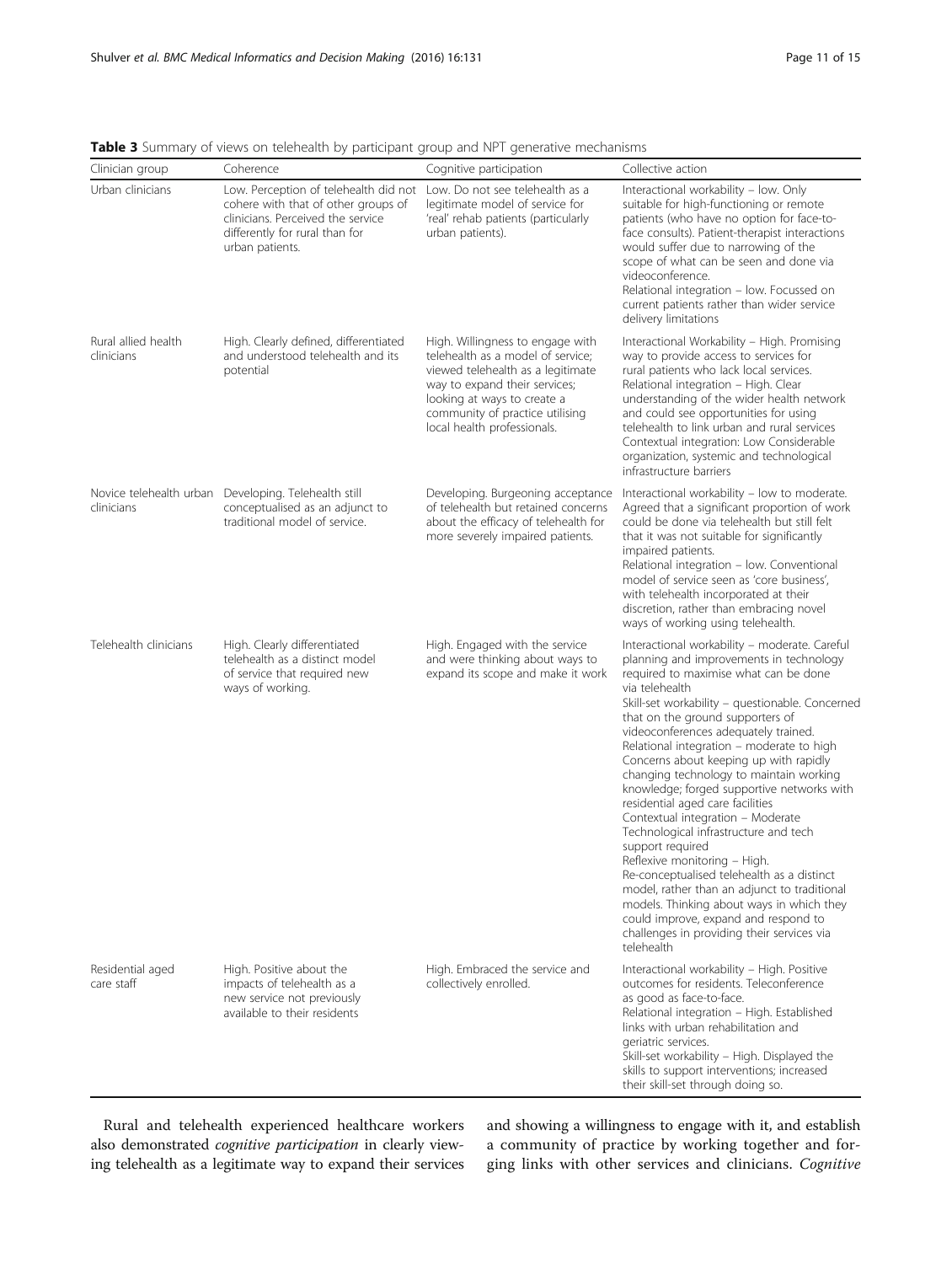participation is less developed among inexperienced urban clinicians with respect to urban patients as many do not see it as a legitimate service model for 'real' patients (i.e., those with complex issues). Similarly, novice urban clinicians, whilst more open to the prospect of increasing utilisation of telehealth than those with no experience, still perceived these same limitations.

There were also differences between rural and telehealth clinicians and both novice and inexperienced urban clinicians in terms of collective action. In particular, urban clinicians were concerned that telehealth compromises interactional workability. They did not believe that telehealth is an appropriate substitute for face-toface interactions with patients who they would otherwise see in person and felt that the patient-therapist interaction and its outcomes would suffer due to a perceived narrowing of the scope of what they can see and do over videoconference. By contrast, experienced telehealth clinicians and residential aged care staff demonstrated successful interactions between clinicians and patients via telehealth, though telehealth clinicians felt that they could further improve interactions with access to better technology. Rural allied health clinicians and residential aged care staff perceived an interactional advantage of telehealth in its potential to accomplish improved disposal of work and access to healthcare for the rural populations they served. Aged care facility staff saw no compromise to interactional workability, believing that videoconference interactions were equal to face-to-face.

Telehealth clinicians and aged care facility staff were able to establish relational integration of the telehealth service by gaining the knowledge required to support the service and forge links between urban based rehabilitation and geriatric services and rural aged care facilities. Rural allied health clinicians had a clear understanding of the wider health network in which they practiced and the limitations of existing services, and could see opportunities to maximise relational integration of services by using telehealth to link urban and rural healthcare services.

The willingness to engage and utilise other health professionals shown by all groups, in particular experienced, rural and residential aged care participants, holds promise for cognitive participation, the enrolment of others towards the development of a telehealth community of practice, and relational integration towards an integrated team of clinicians and carers working at distance. However, this study highlights the importance of monitoring the skill-set workability of such a network. Residential aged care clinicians did not experience difficulties adapting their skills to enable them to support rehabilitation and geriatric assessment videoconferences on the ground. They felt, in fact, that their skills were enhanced through their participation in the trial. Nevertheless, the skill-set workability of 'on the ground' supporters was raised by telehealth clinicians, who recognised that telehealth may require enlisting new sources of support and recalibration of skills in order to achieve effective telehealth services.

As argued by Mort et al., through telehealth, 'responsibilities in care networks are shifted and delegated in new ways' [[32](#page-14-0)]. Reliance of others 'on the ground' to support telehealth service delivery has the effect of shifting the burden of care work and re-allocating tasks and responsibilities. With traditional models of service, family and carers may transport a patient to a clinic appointment. With telehealth, they may instead be asked to fulfil some of the therapist's role assisting with exercises or assessments at home. Local health professionals supporting telehealth consults may also necessitate taking on some of the roles usually performed by specialists. Conversely, new responsibilities may also be required of specialists, who may need to train, advise and assist local people on the ground in order to enlist their support. It is important for successful integration of the model that attention is paid to the existing skills of those who will be called on to undertake new tasks, and training provided where there is a lack of calibration between tasks and skill-sets.

Telehealth and rural allied health clinicians raised concerns about a number of contextual integration barriers to normalization of telehealth services. The latter in particular strongly felt that telehealth services do not currently fit well within existing health service structures, and identified numerous organizational and systemic barriers that would need to be overcome if telehealth is to be successfully integrated into existing mainstream health services. Telehealth clinicians also raised technological infrastructure as an issue that may inhibit contextual integration, including the challenges of dealing with rapidly changing technology and provision of ongoing technical support. Telehealth clinicians recognised that rapid and ongoing advances in technology will impact on relational integration and skill-set workability, posing challenges for the maintenance of the working knowledge required to effectively use telehealth. Lack of organizational support, jurisdictional constraints and incompatibilities across different organizational entities have also been recognised in the literature as barriers to implementation of telehealth [[12, 13](#page-13-0)]. 'Leadership support' from health service decision makers and managers has been identified as a key factor in achieving broad implementation of telehealth, as such support is essential for addressing such contextual integration barriers raised by the health workers participating in this study [[33](#page-14-0)].

This study indicates that both location of service (urban versus rural) and level of experience with telehealth do impact on health worker attitudes, and therefore the implementation potential of telehealth in the context of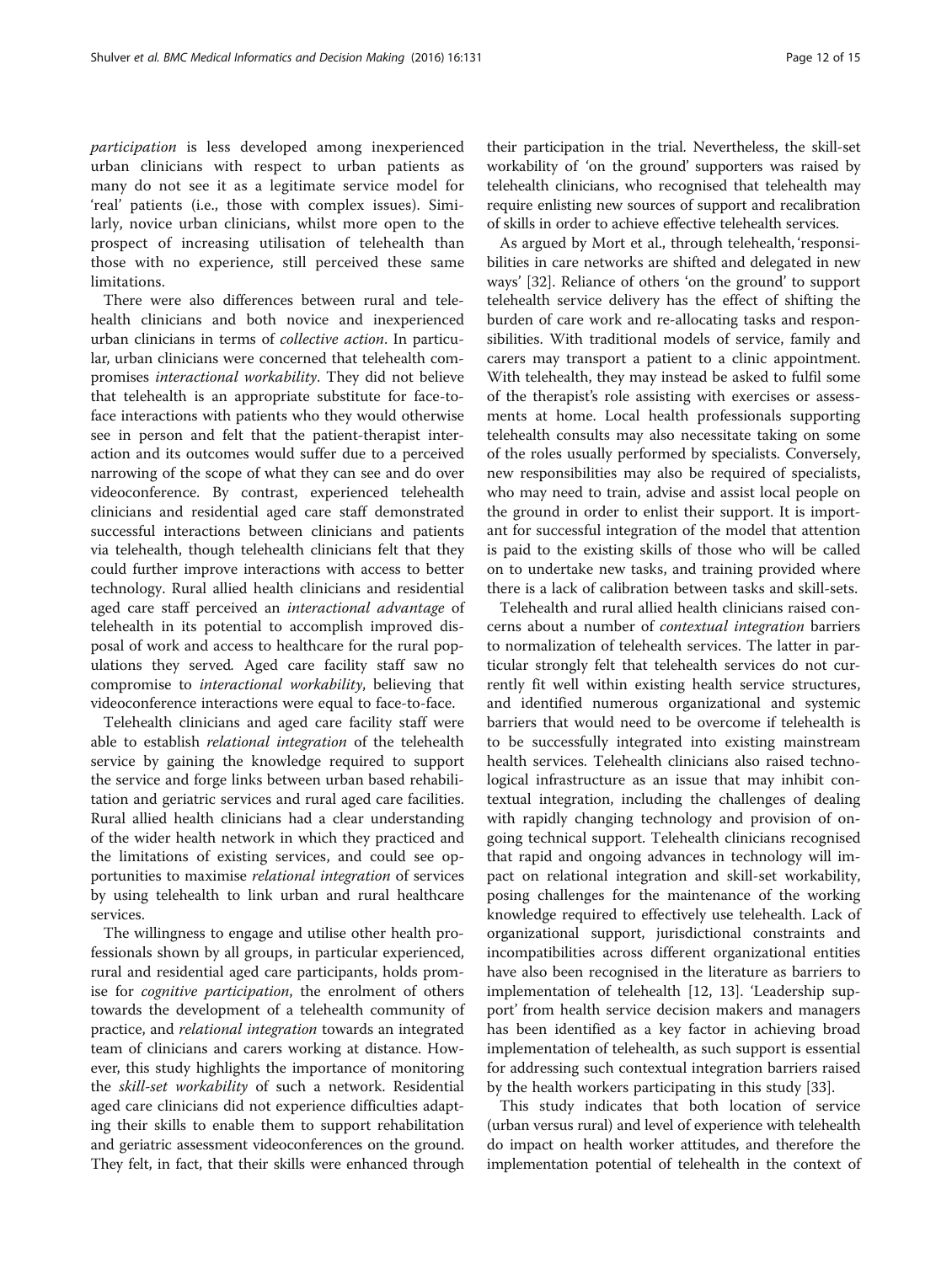care for older people. As shown in Table [3](#page-10-0), residential aged care staff working in rural facilities demonstrated, in NPT terms, high coherence, cognitive participation and collective action. In addition, their urban-based partners who provided the service, experienced telehealth practitioners, also showed that they engaged with and perceived the model to be a legitimate way of providing their service. These factors are likely to support embedding of this new mode of health delivery in the unique context of rehabilitation and geriatric outreach services to older people living in residential aged care.

Rural health practitioners' attitudes regarding telehealth met many of the constructs outlined in NPT as necessary to successful implementation of new service models, despite these clinicians not having used the technology in the provision of their services. We argue that their awareness of the unmet healthcare needs of many in rural areas drives their engagement with the potential of telehealth and holds promise for integration of a rural telehealth service. However, our results also show that clinicians working in urban areas that are more easily able to see their patients face-to-face can also find telehealth models of service acceptable and willingly use the technology.

In contrast to urban clinicians with no experience of telehealth, the experienced telehealth clinicians in this study had significantly developed coherence, cognitive participation and collective action. They had re-conceptualised the way in which they provide their services through the lens of telehealth, rather than as a mere adjunct to conventional face-to-face therapy. They also had sufficient experience to develop insightful reflections on telehealth in rehabilitation, demonstrating reflexive monitoring in NPT terms. They were able to reflect on how they can further extend telehealth services and respond to challenges, by accessing and improving available technologies and preemptively managing risk. The telehealth clinicians were recruited to work on the telehealth trial from the cohort of urban clinicians, which supports existing evidence that experienced healthcare workers perceive telehealth services in a more positive light than those without telehealth experience [\[17, 19](#page-14-0), [20](#page-14-0)].

However, it is possible that the clinicians who applied or were nominated to work on the telehealth trial had different characteristics from other staff. This study suggests that increasing exposure to the technology and experience providing telehealth may be beneficial but not sufficient to significantly enhance normalization potential. Novice providers of telehealth services displayed a burgeoning acceptance of telehealth, however they still conceptualised it within the bounds of conventional practice, rather than a distinct model of service. As put by Asch 'The innovation that telemedicine promises is not just doing the same thing remotely that

used to be done face-to-face but awakening us to the many things that we thought required face-to-face contact but actually do not' [\[34\]](#page-14-0). We posit that a key difference between experienced telehealth and novice clinicians was this difference in conceptualisation, or in NPT terms, lack of coherence about telehealth on the part of novice clinicians. Hinging on this was a difference in expectation about how and the degree to which these clinicians will use telehealth. The former, by virtue of their involvement in a trial specifically evaluating telehealth, viewed telehealth as their core business. By contrast, novice clinicians perceived conventional face-to-face therapy as their core business, with telehealth incorporated at their discretion.

It remains to be seen whether these novice clinicians will further embrace and legitimise telehealth as their experience lengthens. This research suggests that in addition to exposure, attention needs to be paid to relational integration of the service. Researchers have highlighted the importance of understanding how telehealth dovetails with conventional services [\[14](#page-13-0)]. Analysis of the implementation of the Whole System Demonstrator trial in the UK, one of the largest trials of telehealth service provision, has demonstrated the challenges in achieving 'whole system' change and complete integration of telehealth services. Support of front-line healthcare staff is important to this process [\[35\]](#page-14-0). Wade et al. argue that clinician acceptance is the most crucial factor influencing successful and sustained implementation of telehealth services. Such acceptance can be enhanced by promotion of the efficacy, safety and normality of telehealth, focussing on relationship building within telehealth networks, disseminating evidence of the acceptability of telehealth, a comprehensive change management plan and adequate training and support [[8, 13](#page-13-0), [18](#page-14-0), [36\]](#page-14-0). We posit that, as suggested by other researchers, accepting and enthusiastic clinicians will use the technology willingly [[18\]](#page-14-0). However a comprehensive implementation strategy should also include development of a service framework, which explicitly defines the scope, position and use of telehealth within it, which should be clearly communicated to healthcare workers expected to use it.

### Limitations

As for qualitative research in general, the study is highly context specific. Further research in a range of rehabilitation, aged and palliative care contexts may highlight not only contexts in which clinician attitudes align with those found in our study, but also contexts in which clinicians attitudes and beliefs about telehealth may differ. Such research will help to further our understanding of the normalization of telehealth services in these health service areas.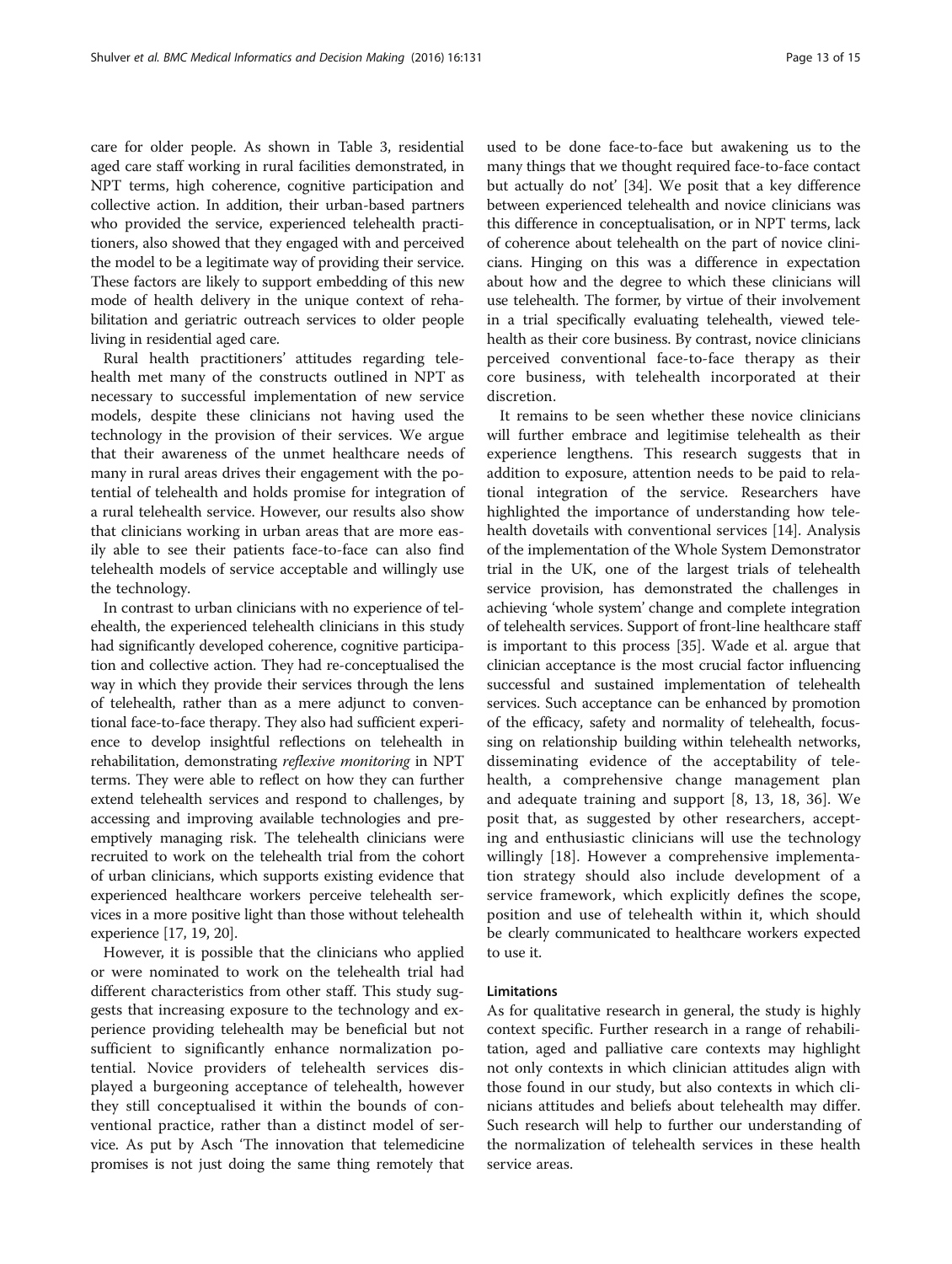<span id="page-13-0"></span>The sampling approach and topic guide development used in this study were not originally designed for the purposes of analysis of implementation factors, or a NPT framework, but rather for the development of a related questionnaire on telehealth attitudes and preferences. Though the sample and topics covered in these focus groups were highly relevant to these areas, a more purposefully sampled study and theoretically derived interview guide may have produced more focussed results.

## Conclusions

Telehealth delivery approaches in the context of aged care services may be more readily normalized in areas where existing services are rationed or not accessible, such as rural areas. In this study, rural health clinicians and residential aged care staff were enthusiastic about the potential of telehealth to enhance healthcare access for their clients.

Experience and exposure to telehealth technology appeared to aid normalization, particularly among health workers providing services in less-rationed urban areas. However, changes in the way new interventions are conceptualised and perceived in relation to existing, conventional services may be more critical to attitudinal change and the normalization process. It will be important to show that telehealth is a feasible alternative to more traditional service delivery if we are to achieve widespread coherence and cognitive participation among staff expected to facilitate implementation and embedding of new telehealth services. The attention paid to necessary changes to organizational, systemic and technological infrastructure, as well as training and skill recalibration are also highlighted in this study as important factors to successful normalization of telehealth services in rehabilitation, aged and palliative care.

#### Abbreviations

EP: Exercise physiology; NPT: Normalization process theory; OT: Occupational therapy; PT: Physiotherapy; RN: Rehabilitation nursing; SP: Speech pathology; SW: Social work

#### Acknowledgements

We would like to thank all of the health workers who participated in the focus groups for this study.

#### Funding

This research was supported by a Flinders University, South Australia project 'Telehealth in the Home: Aged and Palliative Care in South Australia', an initiative funded by the Australian Government.

#### Availability of data and materials

Provision for participants to consent to making the data publicly available was not included on the approved consent forms. Therefore, as participants have not given their consent to make the data publicly available, we are unable to share the full focus group transcripts for this study.

#### Authors' contributions

WS and MK undertook the focus groups and qualitative analysis. WS, MK and MC were involved in the study design, ethics submission and contributed to the interpretation of results, conceptual ideas and manuscript preparation and revision. All authors read and approved the final manuscript.

#### Competing interests

The authors declare that they have no competing interests.

#### Consent for publication

Not applicable.

#### Ethics approval and consent to participate

The study was approved by the Southern Adelaide Clinical Human Research Ethics Committee, reference number HREC/13/SAC/121 (203.13). To ensure informed consent was obtained, all participants were provided with the approved information sheet and the study was verbally explained to participants at the commencement of each focus group. All participants signed the approved consent form prior to participation in the study.

#### Author details

<sup>1</sup> Rehabilitation, Aged and Extended Care, Flinders University, Daws Road Daw Park, Adelaide, South Australia, Australia. <sup>2</sup>Rehabilitation and Aged Care, Repatriation General Hospital, Adelaide, South Australia, Australia.

#### Received: 12 April 2016 Accepted: 7 October 2016 Published online: 12 October 2016

#### References

- 1. Steventon A, Bardsley M, Billings J, et al. Effect of telehealth on use of secondary care and mortality: findings from the Whole System Demonstrator cluster randomised trial. Brit Med J. 2012;344:e3874.
- 2. Sanders C, Rogers A, Bowen R, et al. Exploring barriers to participation and adoption of telehealth and telecare within the Whole System Demonstrator trial: a qualitative study. BMC Health Serv Res. 2012;12:220.
- 3. Kaambwa B, Ratcliffe J, Shulver W, et al. Investigating the preferences of older people for telehealth as a new model of health care service delivery: A discrete choice experiment. J Telemed Telecare. 2016.
- 4. Handoll HH, Sherrington C. Mobilisation strategies after hip fracture surgery in adults. Cochrane Database Syst Rev. 2007;1:CD001704.
- 5. Kwakkel G, van Peppen R, Wagenaar RC, et al. Effects of augmented exercise therapy time after stroke: a meta-analysis. Stroke. 2004;35:2529–39.
- 6. Sherrington C, Whitney J, Lord SR, Herbert RD, Cumming RG, Close JC. Effective exercise for the prevention of falls: a systematic review and meta-analysis. J Am Geriatr Soc. 2008;56:2234–43.
- 7. van Peppen RP, Hendriks HJ, van Meeteren NL, Helders PJ, Kwakkel G. The development of a clinical practice stroke guideline for physiotherapists in The Netherlands: a systematic review of available evidence. Disabil Rehabil. 2007;29:767–83.
- 8. Shulver W, Killington M, Morris C, Crotty M. 'Well, if the kids can do it, I can do it': older rehabilitation patients' experiences of telerehabilitation. Health Expect. 2016. doi[:10.1111/hex.12443.](http://dx.doi.org/10.1111/hex.12443)
- 9. Cimperman M, Makovec M, Trkman P, Stanonik M. Older adults' perceptions of home telehealth services. Telemed J e-Health. 2013;19(10):786–90.
- 10. Wade V, Eliott J, Karnon J, Elshaug AG. A qualitative study of sustainability and vulnerability in Australian telehealth services. St Heal T. 2010;161:190–201.
- 11. Sabesan S, Allen DT, Caldwell P, et al. Practical aspects of telehealth: establishing telehealth in an institution. Intern Med J. 2014;44(2):202–5.
- 12. van Dyk L. A review of telehealth service implementation frameworks. Int J Environ Res Public Health. 2014;11(2):1279–98.
- 13. Odeh B, Kayyali R, Nabhani-Gebara S, Philip N. Implementing a telehealth service: nurses' perceptions and experiences. BJN. 2014;23(21):1133–7.
- 14. Armfield NR, Edirippulge SK, Bradford N, Smith AC. Telemedicine–is the cart being put before the horse? Med J Australia. 2014;200(9):530–3.
- 15. Greenhalgh T, Procter R, Wherton J, Sugarhood P, Shaw S. The organising vision for telehealth and telecare: discourse analysis. BMJ Open. 2012;2(4):e001574.
- 16. Sandberg J, Trief PM, Izquierdo R, et al. A qualitative study of the experiences and satisfaction of direct telemedicine providers in diabetes case management. Telemed J e-Health. 2009;15(8):742–51.